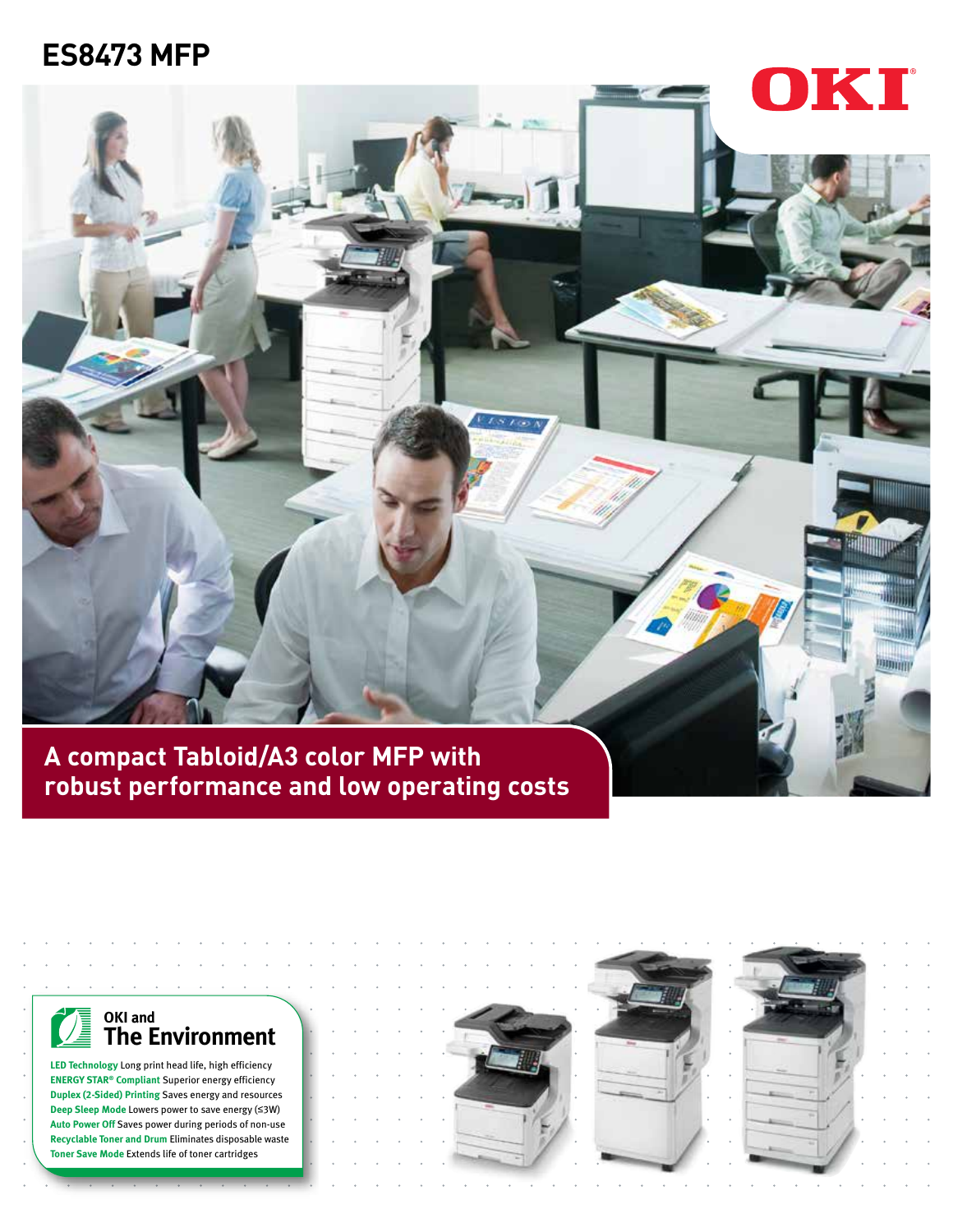# ES8473 MFP from OKI<sup>®</sup> – all the productivity features you want, **in a compact, environmentally friendly Tabloid/A3 device.**

### **Highlights:**

- **• Print, copy, scan and fax functionality standard**
- **• Small footprint fits any environment**
- **• Up to 35 ppm/cpm in Color and Mono1**
- **•** Time to first page as fast as 9.5 seconds<sup>1</sup>
- **• 7" color, tilting touchscreen display for improved productivity**
- **• Duplex (2-sided) printing standard**
- **• Color scanning with send-to functionality**
- **• 100-sheet duplex reversing automatic document feeder (RADF) – scans both sides**
- **• Prints up to 11.7" x 52" banners, up to 256 gsm**
- **• Wireless LAN connectivity (optional)**
- **• Compatible with mobile printing apps such as AirPrint™, Google Cloud Print™ and the OKI Mobile Print app for Android®**
- **• Encrypted Secure Print ensures document confidentiality**
- **• USB Direct Print**
- **• 1.25 GB memory; 250 GB HDD**
- **• 800 MHz CPU processor**
- **• Easy access to Black toner cartridge**
- **• Job separator/2nd output bin standard**
- **• Convenience stapler standard**
- **• ENERGY STAR® compliant**
- **• Smart Extendable Platform for integration with web-based applications**
- **• Upgradable paper capacity with optional 535-sheet 2nd, 3rd or 4th trays2**

## **Everything the small business or small to**

**medium workgroup requires, in a compact size**  – The ES8473 MFP from OKI combines color printing and copying, color/mono scanning with scan-to capabilities, and analog faxing. All in a compact Tabloid/A3 device that fits in just about any environment—so there's no need to sacrifice space for functionality.

It's available in three basic configurations: the **ES8473 MFP** for desktop use, and floor models **ES8473c MFP** (with convenient storage cabinet) and **ES8473x MFP** (with two additional paper trays). For fewer user interventions, all three can be outfitted with additional paper tray options. (Note: Converting the desktop ES8473 MFP to a floor-standing configuration with additional paper trays requires caster base or cabinet.<sup>2</sup>)

This affordable, networked MFP lets you produce professional documents with productivityboosting speeds. It delivers up to 35 prints or copies per minute—with a time-to-first-page as fast as 9.5 seconds.<sup>1</sup> The ES8473 MFP prints on Tabloid (11" x 17")/A3 (11.69" x 16.53") sheets and banners up to 11.7 x 52", and can handle heavy stock up to 256 gsm—so you can save on outsourced print and copy costs.

Duplex (2-sided) printing/copying comes standard with this MFP, as does a convenience stapler, a job separator/2nd output bin, 1.25 GB of memory, and a 250 GB hard disk drive.

### **7" color, tilting touchscreen display** – To

simplify navigation and enhance productivity, all primary functions are simple to access and an alphanumeric keypad lets users enter fax numbers, codes and quantities with a touch.

Diagnostic guidance is readily available via the display, as are customizable Job Macros that let you simplify complex and repetitive tasks. And the display's ergonomic design lets users see the screen's content even when the MFP lid is lifted.

#### **Printing wirelessly and on the go** – The

networked ES8473 MFP supports cloud/mobile solutions such as Google Cloud Print™, AirPrint™ for Apple iOS and OKI Mobile Print app for Android® , and is also available with an optional Wi-Fi® CERTIFIED™ a/b/g/n wireless LAN.

#### **Sharing files and documents is a snap** –

- Place your document on the Tabloid/A3 flatbed platen or in the 100-sheet duplex reversing automatic document feeder (RADF) and scan it in color or black & white to your PC and Mac
- Save and send the electronic version to a folder on your PC, the network or FTP site, as an attachment to an e-mail address, or as a fax
- Use LDAP for direct access to email contacts from an existing directory server, to save time and improve the reliability of document delivery
- Scan a number of different documents and create a single document for output with the Job Build function

The device also offers robust fax features, including Internet (T.37) faxing, one-touch dialing, distinctive ring, and an Auto Delivery feature that routes all incoming faxes to a folder or to specified e-mail addresses.

**The ES8473 MFP from OKI: fast, full-featured, easily maintained and bottom line-friendly.**



### **OKI® Smart Extendable Platform – redefining "multifunctional"**

This flexible open architecture allows software developers and OKI Solution Partners to create customized solutions that meet specific business needs. Here are examples, using the ES8473 MFP's touch-screen display to:

- Optimize the use of output devices and reduce paper and toner costs company-wide or by department with optional PaperCut MF™.
- Print an exact number of sheet tests on demand, grade tests instantaneously, print reports in minutes, scan documents to specific classroom folders with the optional Remark® Test Grading Solution.

**Easy-to-access functionality: Alphanumeric keypad:** enter **The ES8473 MFP**  primary features are simple fax numbers, codes and **Operator Panel** to locate and access quantities with a touch **BREEF ES AND ALACTO** 15/09/2014 16:34 霛 œ

- Automate your document scan process with barcode workflows, OCR and personalized touch-panel workflows, using optional Drivve I Image software.
- Integrate scanned documents into document management and ECM systems with optional MetaScan XML files.

**7" backlit LCD touchscreen display:** simplifies navigation and enhances user productivity; customizable home screen puts frequently used functions and diagnostic guidance at the user's fingertips for fast, efficient work processes.

Ergonomic design enables users to see screen content even when the MFP's lid is lifted.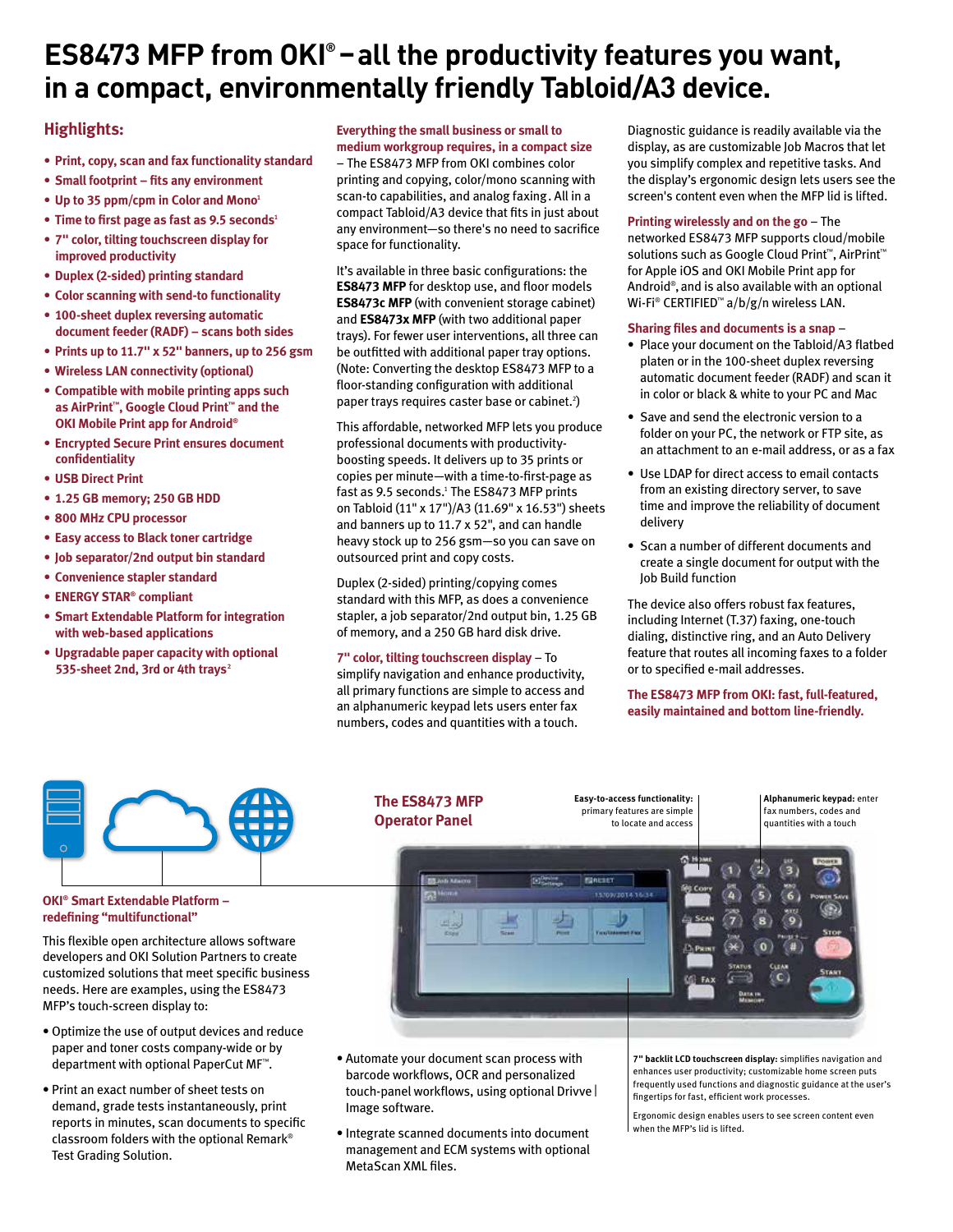# **This MFP puts productivity-enhancing solutions at your fingertips – and even helps you reduce the costs of doing business.**

**OKI understands the many challenges confronting the business world.** That's why we offer a variety of world-class solutions designed to increase business productivity, while reducing your costs. Our custom solutions offer an effective mix of quality, performance, reliability and value to help you optimize your processes by combining our cutting-edge technology, customized service and unrivaled support.

The ES8473 MFP improves productivity with scan solutions like these:

- **• ABBYY® Fine Reader 12 Sprint** is a powerful yet simple document capture system that allows you to quickly establish a cost-efficient process of converting paper to searchable and re-usable electronic documents.
- **• SENDYS Explorer LITE** streamlines business processes and saves time. This solution will help companies of any size fulfill their document workflow needs, maximizing efficiencies from capture to distribution. It enables the user to convert documents and distribute or upload them to a chosen location, providing greater flexibility to edit, access, print, retrieve and share files. SENDYS Explorer LITE is available for download at no charge, and optional cloud connectors and premium versions are available for purchase.

As new applications become valuable and available to your business, they can be added to your ES8473 MFP's feature set using embedded OKI Smart Extendable Platform technology.

# **ES8473 MFP Standard Configurations at a Glance**



**ES8473 MFP – Desktop configuration** (shown with open front panel for easy access to Black toner cartridge)



**ES8473c MFP – Floor-standing Configuration** Cabinet with caster base standard



**ES8473x MFP – Floor-standing Configuration** 2nd/3rd paper trays and caster base standard

### **Ordering Information:**

| Configuration                                                    | Part No. |
|------------------------------------------------------------------|----------|
| ES8473 MFP (120V Color MFP)                                      | 62445401 |
| ES8473c MFP (120V Color MFP and Cabinet with Casters)            | 62445405 |
| ES8473x MFP (120V Color MFP with 2nd & 3rd Tray and Caster Base) | 62445403 |

| <b>Options</b>                                 |          |
|------------------------------------------------|----------|
| 535-sheet 2nd/3rd/4th Paper Trav               | 45887301 |
| 802.11a/b/g/n Wireless Module                  | 45830201 |
| Caster Base                                    | 45889501 |
| Cabinet                                        | 45893701 |
| Multi-format Proximity Card Reader; 4.7" Cable | 70064913 |